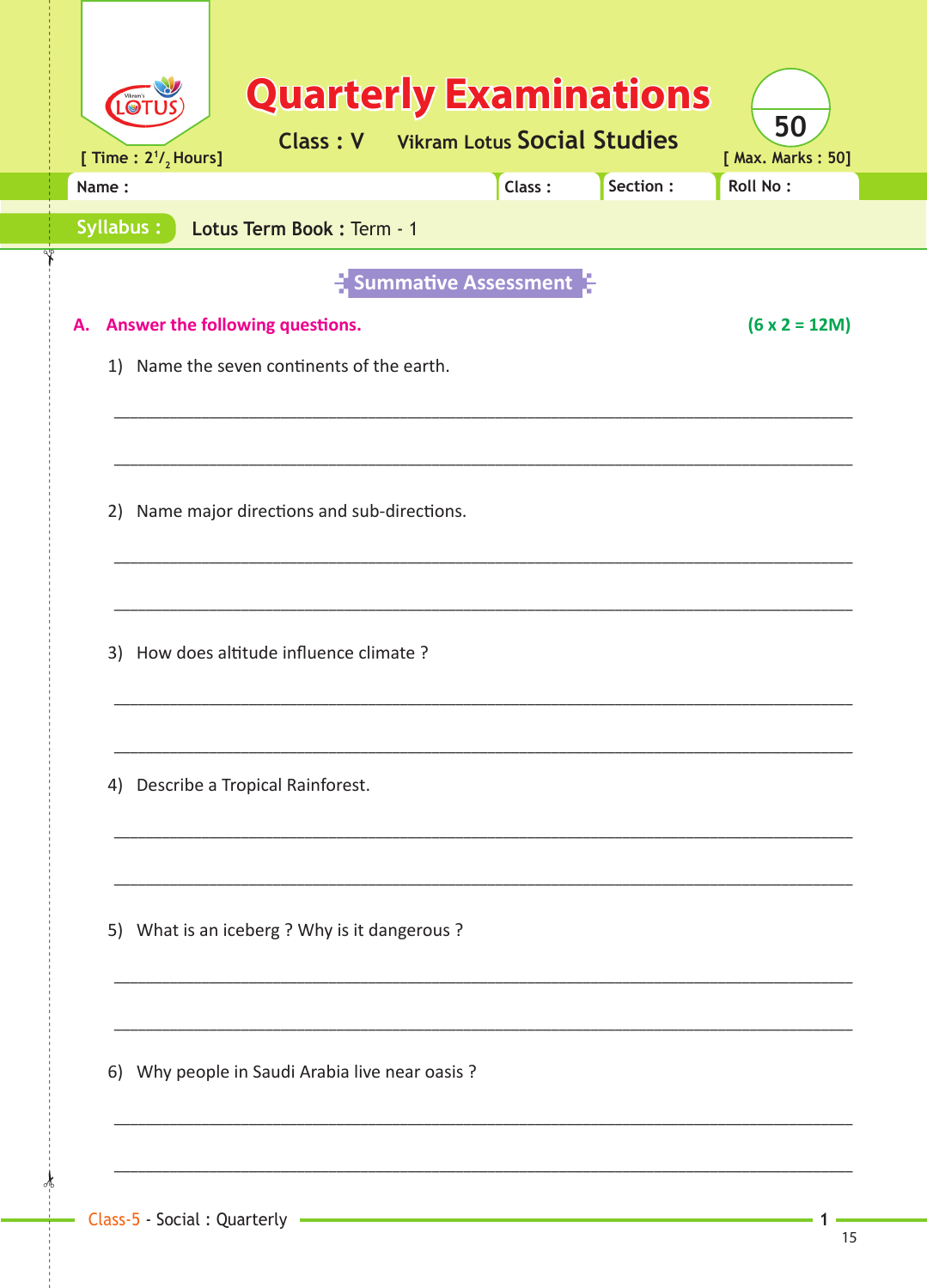## **B.** Define.

C.

| 1) | Tribe.                                                                     |              |                                                                                                                        |     |       |        |             |                                                          |
|----|----------------------------------------------------------------------------|--------------|------------------------------------------------------------------------------------------------------------------------|-----|-------|--------|-------------|----------------------------------------------------------|
|    | 2) Frigid.                                                                 |              |                                                                                                                        |     |       |        |             |                                                          |
| 3) | Poles.                                                                     |              |                                                                                                                        |     |       |        |             |                                                          |
| 4) | Directions.                                                                |              |                                                                                                                        |     |       |        |             |                                                          |
| 5) | Kayaks.                                                                    |              |                                                                                                                        |     |       |        |             |                                                          |
|    | 6) Oasis.                                                                  |              |                                                                                                                        |     |       |        |             |                                                          |
|    | <b>Formative Assessment</b>                                                |              |                                                                                                                        |     |       |        |             |                                                          |
|    | $(7 \times 1 = 7M)$<br>Fill in the blanks with suitable words given below. |              |                                                                                                                        |     |       |        |             |                                                          |
|    | cold                                                                       | <b>180th</b> | <b>Information</b>                                                                                                     | hot | Congo | Igloos | <b>Asir</b> |                                                          |
| 1) |                                                                            |              |                                                                                                                        |     |       |        |             | are temporary houses made of blocks of ice by the Inuit. |
|    |                                                                            |              | 2) A place named ______________________________ in Saudi Arabia gets sufficient rainfall.                              |     |       |        |             |                                                          |
|    |                                                                            |              | 3) The ______________________ meridian is designated as the International Date Line.                                   |     |       |        |             |                                                          |
|    |                                                                            |              |                                                                                                                        |     |       |        |             |                                                          |
|    |                                                                            |              | 5) Frigid zones are very ___________________________________ as these are near the poles.                              |     |       |        |             |                                                          |
|    |                                                                            |              | 6) The river ___________________________ is a big and important river in Africa.                                       |     |       |        |             |                                                          |
|    |                                                                            |              | 7) Torrid zone remains ________________________ almost throughout the year.                                            |     |       |        |             |                                                          |
|    | Class-5 - Social: Quarterly                                                |              | <u> Termin a strong programma strong programma strong programma strong programma strong programma strong programma</u> |     |       |        |             | $2 -$                                                    |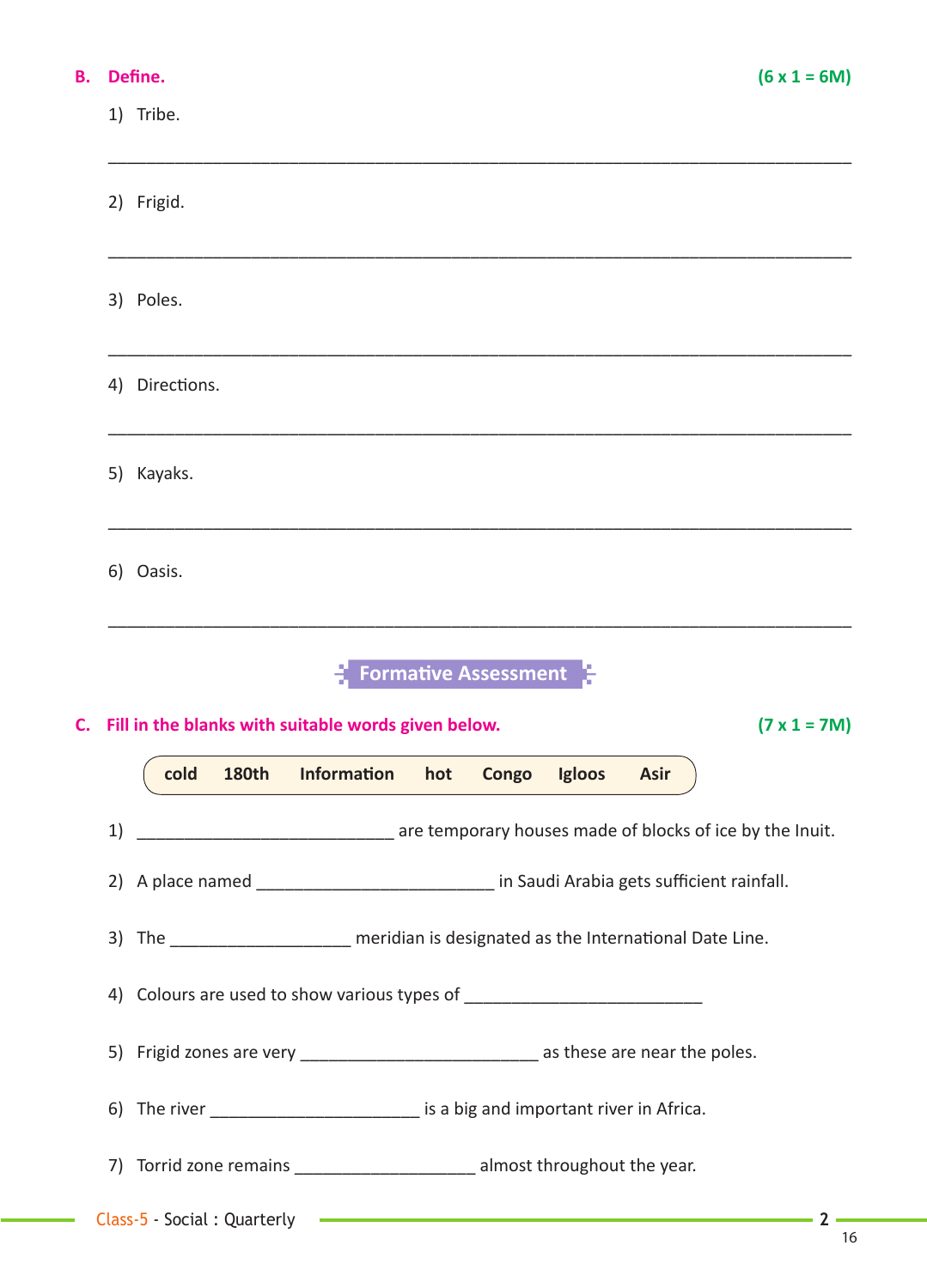| D. |                     | Write 'T' for true and 'F' for false statements.                     |                       |   |   | $(8 \times 1 = 8M)$ |
|----|---------------------|----------------------------------------------------------------------|-----------------------|---|---|---------------------|
|    | 1)                  | Moisture in the air is called humidity.                              |                       | ſ | 1 |                     |
|    | 2)                  | Lingala is a famous city of Congo.                                   |                       | ſ | 1 |                     |
|    | 3)                  | Sledges are carts having wheels.                                     |                       | ſ | 1 |                     |
|    | 4)                  | There is very little rainfall in Saudi Arabia.                       |                       |   | 1 |                     |
|    | 5)                  | The equator divides the earth into two equal halves.                 |                       |   | 1 |                     |
|    | 6)                  | Green colour in a map indicates plains.                              |                       | l | 1 |                     |
|    | 7)                  | The height of a place above sea level is called the longitude.       |                       |   | 1 |                     |
|    |                     |                                                                      |                       |   |   |                     |
|    | 8)                  | Most people in DRC live in cities.                                   |                       | ſ | ] |                     |
| Ε. |                     | Multiple choice questions. Tick ( $\checkmark$ ) the correct option. |                       |   |   | $(7 \times 1 = 7M)$ |
|    | 1)                  | The men of Saudi Arabia wear along cotton.                           |                       |   |   |                     |
|    | i) Gown             |                                                                      | ii) Gutra             |   |   |                     |
|    | iii) Aba            |                                                                      | iv) none of these     |   |   |                     |
|    | 2)                  | First European who visited Greenland was                             |                       |   |   |                     |
|    |                     | i) Vasco-da Gama                                                     | ii) Columbas          |   |   |                     |
|    |                     | iii) Eric the Red                                                    | iv) none of these     |   |   |                     |
|    | 3)                  | In summer, the temperature may reach as high as                      |                       |   |   |                     |
|    | i) $40^{\circ}$ C   |                                                                      | $48^{\circ}$ C<br>ii) |   |   |                     |
|    | iii) $45^{\circ}$ C |                                                                      | $52^{\circ}$ C<br>iv) |   |   |                     |
|    | 4)                  | The population of Greenland is                                       |                       |   |   |                     |
|    | i) 50,000           |                                                                      | 80,000<br>ii)         |   |   |                     |
|    | iii) 60,000         |                                                                      | 1,00,000<br>iv)       |   |   |                     |
|    | 5)                  | The Earth rotates on its axis from                                   |                       |   |   |                     |
|    |                     | i) East to West                                                      | West to East<br>ii)   |   |   |                     |
|    |                     | iii) North to South                                                  | iv) South to North    |   |   |                     |
|    | 6)                  | A globe is model of                                                  |                       |   |   |                     |
|    | i) earth            |                                                                      | ii)<br>sun            |   |   |                     |
|    | iii) moon           |                                                                      | iv) star              |   |   |                     |
|    | 7)                  | The staple food of DRC is                                            |                       |   |   |                     |
|    |                     | i) cassava                                                           | ii)<br>rice           |   |   |                     |
|    | iii) maize          |                                                                      | sugarcane<br>iv)      |   |   |                     |
|    |                     | Class-5 - Social: Quarterly                                          |                       |   |   |                     |

 $\star$ 

✁